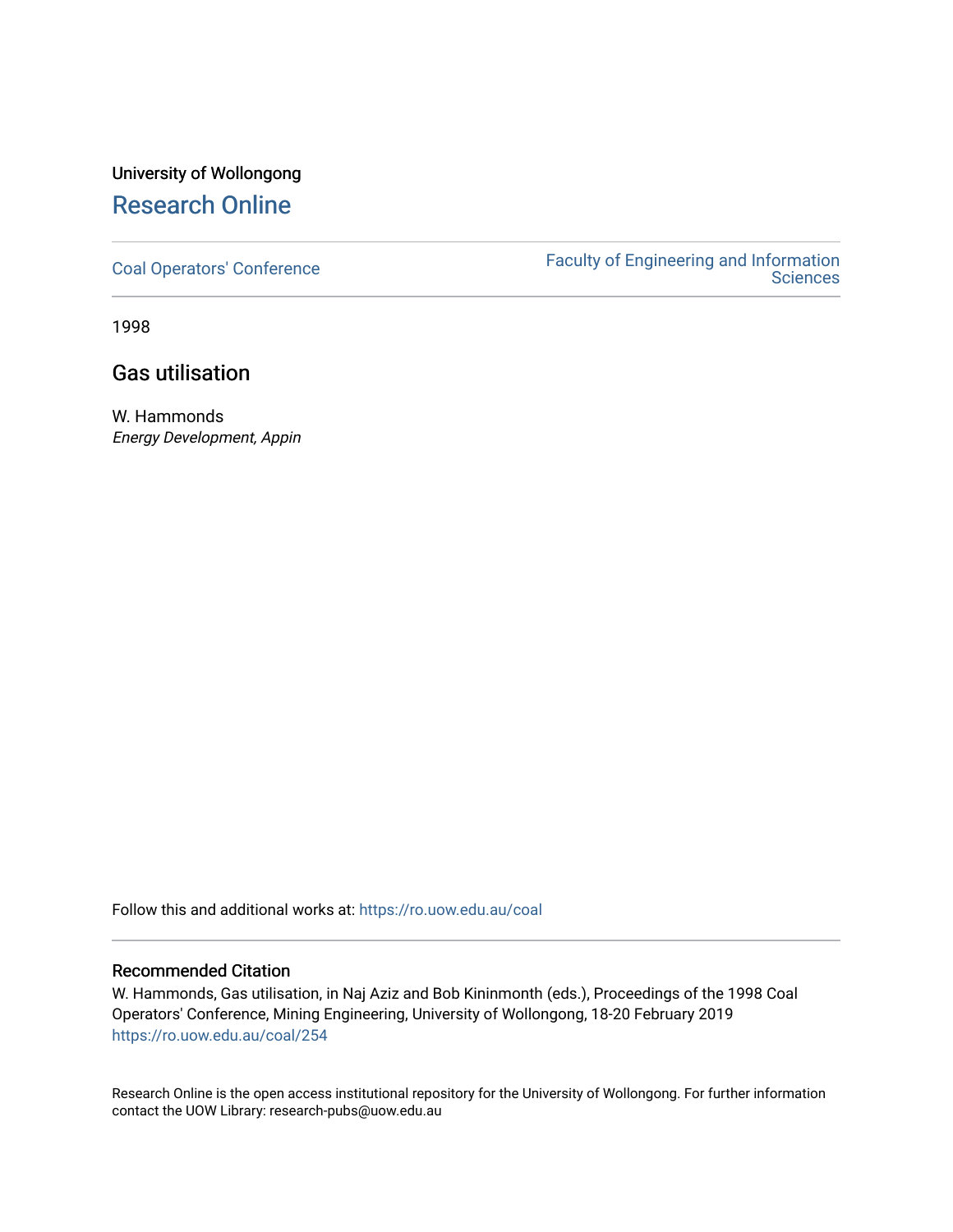# Gas Utilisation

## W Hammonds<sup>1</sup>

### APPIN AND TOWER METHANE ENERGY PROJECT

#### A world first in energy innovation

BHP has teamed with Energy Developments Limited and Lend Lease Infrastructure, to establish an electrical power generation facility that utilizes methane produced as a by-product of mining at BHP's Appin and Tower coal mines in southern New South Wales.

In what is believed to be a world first, Energy Developments Limited has developed technology which will capture not only the drained methane, but also a portion of that which is present in the ventilation air, reducing BHP Collieries Division's greenhouse emissions by approximately 50 percent. The methane gas is converted to electricity using state-ofthe-art lean burn gas engine technology.

Construction and installation of two plants, comprising a series of one megawatt gas engines, commenced in July 1995 Full capacity was achieved on 5 September 1996. The combined output is 94 megawatts of electrical power.

Gas supply tends to vary with geological conditions and mining performance. An advantage of the multi-engine concept is that engines are brought on-line as required to match the available gas supply, thus optimising the total efficiency of the plants.

The gas engines are capable of consuming a total of 161,262 tonnes of methane per annum (93,712 tonnes from Appin and 67,550 tonnes from Tower).

The electricity generated at the plants will be supplied to the local distributor, Integral Energy, and be sufficient for up to 60,000 homes.

#### Environmentally -Positive power generation

The Methane Energy Project is a powerful illustration of how an imaginative approach to greenhouse reduction can achieve a number of beneficial effects simultaneously, namely the prevention of methane being vented into the atmosphere; high safety standards prior to mining activity in the mines; and the advantages of electricity production from an otherwise unused resource.

BHP's Appin and Tower mines are considered gaseous, meaning for reasons of safety they require gas drainage (drilling bore holes into the coal seam and strata ahead of the mining operations and piping the methane to the surface). Large volumes of ventilation air must also be passed through the mine to dilute the undrained methane.

In the past, methane at the Appin and Tower mines was captured by the methane drainage plants and exhausted along with mine vent air directly into the atmosphere. Some of the methane from Appin Colliery was used to power a gas turbine to generate up to 14 megawatts for supply to the State grid.

The Methane Energy Project is unique in that it is not only reducing greenhouse gas emissions, but utilizing available energy sources in capturing the methane and burning it in high efficiency engines to produce electricity.

The project will reduce Australia's output of greenhouse gases by 0.5 percent, helping to meet the national emission reduction target. In fact, this project is the single largest contributor to reduction targets in Australia.

## <sup>1</sup> Operations Manager, Energy Developments, Appin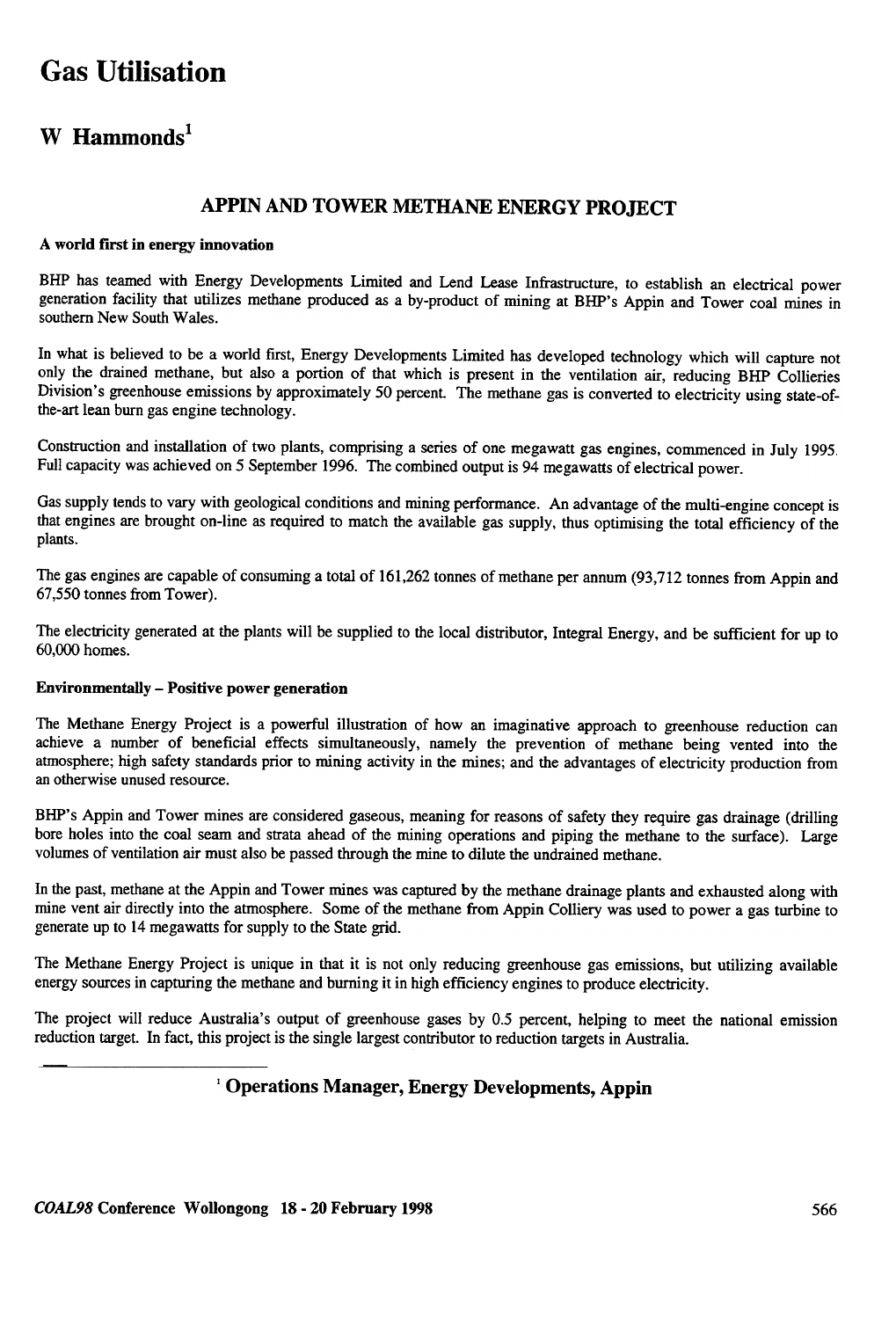#### An award-winning development

The success of the project in reducing greenhouse emissions by  $160,000$  tones  $(4.3 \text{ million tonnes } CO_2)$  equivalent per annum) contributed to winning the project a National Energy Award 1995 in the Production / Conversion of Energy Category.

One of the main elements of the award judging focussed on those projects that have taken energy issues beyond good management into new areas of innovation.

The Appin Project was also awarded the prestigious Premier's Award for Environmental Excellence in the New South Wales Minerals Industry.

More importantly, this power is generated by disposing of a waste product – hence it is referred to as "Clean Power"

#### A cleaner atmosphere leads to more benefits

In addition to the environmental gains, other benefits resulting from the Methane Energy Project include:

- . The ability of the mines to operate from an independent electricity source. This has safety benefits in the event of an emergency evacuation of the mines,
- The effective use of an otherwise wasted energy resource,
- . The provision of cheaper and more reliable electricity to consumers,
- . The creation of up to 30 new jobs now that the plants are in operation (more than 60 jobs during construction), and
- $\bullet$  The technical. commercial and contractual proving of a process that will have further applications in the mining industry and the general community.

Considerable interest has been shown in the project throughout the coal industry and the community in general. Experience gained from the Methane Energy Project will encourage further use of waste methane for power generation in mining and other industries. The use of such gas for small and large scale electricity generation may apply at other coal mines – particularly where deep, gassy seams are confronted.

#### The power partners

BHP Collieries Division initiated the project and also supplies gas to the operation

BHP Collieries Division is based in Wollongong, New South Wales, employing a workforce of approximately 1,700 and operating five underground coal mines. Using modern long wall mining techniques, the Division mines in some of Australia's best reserves of coal, producing more than six million tonnes of clean coking coal and one million tonnes of energy coal each year.

#### The Appin power partnership energy developments limited

Energy Developments Limited is an integrated energy company which develops, owns and operates power generation and power transmission projects. Energy Developments Limited operates Power Stations with a total installed capacity of over 200 megawatts in South Australia, Victoria, New South Wales, Queensland and the Northern Territory , including power plants fuelled by natural gas, landfill gas and coal seam methane. The Company undertakes the initial design and construction and commissioning as well as the final operation of these plants.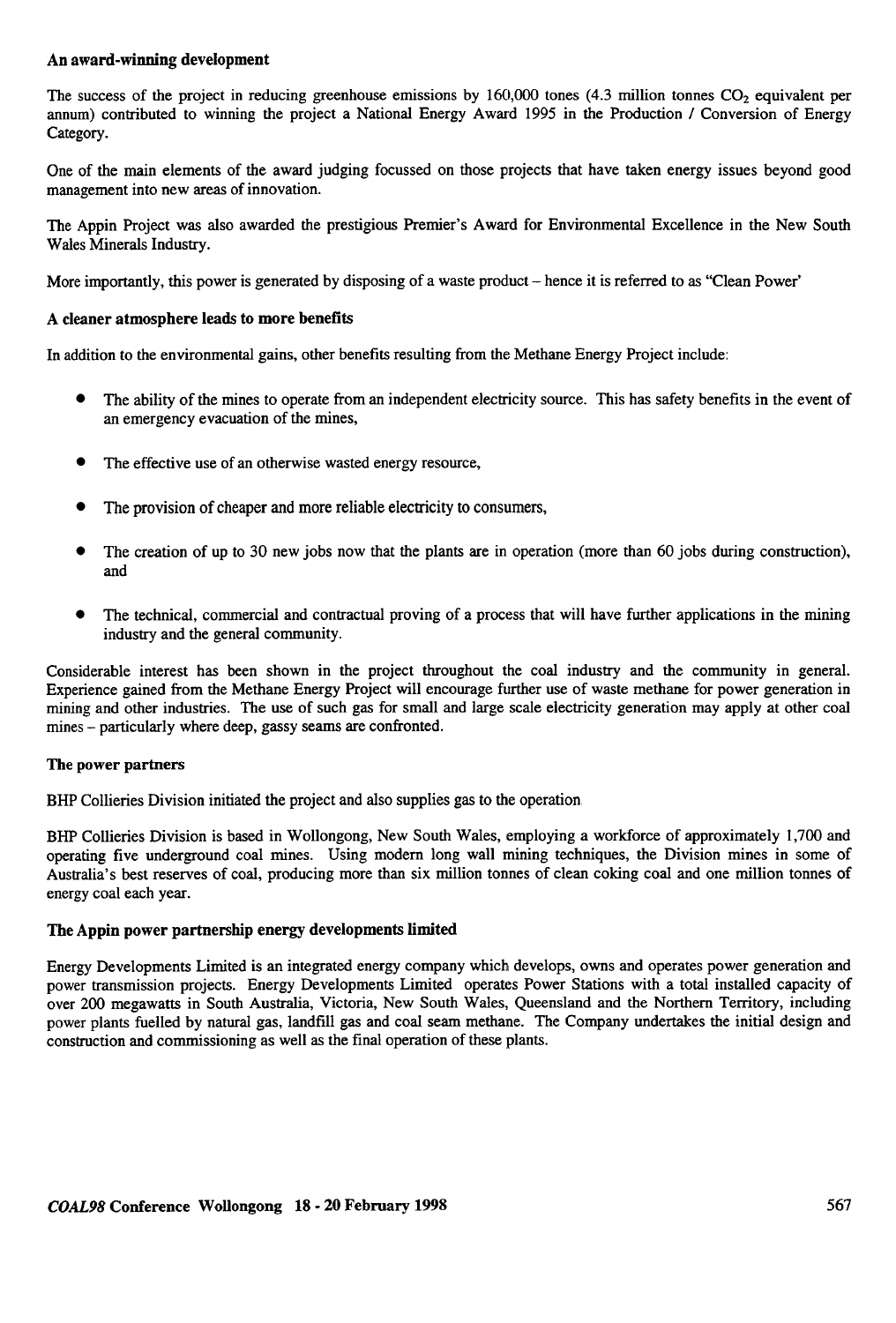#### Lend lease infrastructure

A subsidiary of the Lend Lease Corporation, Lend Lease Infrastructure is both a developer and operator of power and water infrastructure projects in Australia. Lend Lease Infrastructure has approximately 165 megawatts of generating capacity under development or completed. Some of these are directly managed and operated by Lend Lease Infrastructure, including hydro-electric power stations supplied from existing irrigation dams in New South Wales and Western Australia. These projects provide significant environmental benefits and regional economic development to our communities. The Lend Lease Corporation is able to utilize its considerable resources to provide specialist risk assessment, financial structuring and project management expertise.

## GAS UTILISA TION

#### Introduction

This section considers some of the technical issues in utilising Coal Bed Methane. It attempts to cover all of the important issues to consider and then to explain the logic and the reason for the success of the EDL solution.

#### Understanding the fuel source - methane drainage plant

This plant provides the primary source of coal bed methane. This fuel source is characterised by large variations in volume and quality. The variations tend to occur over a reasonably long time frame associated with the mining activity. Below is a typical specification of the mines gas from Appin and Tower.

|                         | Minimum | <b>Maximum</b> | Average |        |
|-------------------------|---------|----------------|---------|--------|
| Total Flow $M^3$ /sec   | 3.5     | 6.5            | 4.4     |        |
| Methane Concentration % | 40      | 80             | 45      |        |
| Carbon Dioxide %        |         | 12             | 3       | Note 1 |
| Higher Hydrocarbons     |         |                |         | Note 2 |
| Air                     | 20      | 60             | 51      |        |

Note 1 Appin has experienced some  $CO<sub>2</sub>$  but these numbers are relatively low compared to Westcliff.

Note 2 Higher hydrocarbons are not significant in the CBM drained from underground. The surface boreholes that collect gas from the Bulgo Sandstone overlying the coal measures can contain significant levels of higher hydro-carbons  $(4 - 8\%)$ .

#### Mine ventilation air

The mine ventilation air differs from ambient air in the following ways that are relevant to utilisation.

- Vent Air tempature approximately  $10^{\circ}$ C lower than ambient •
- Vent Air Methane Content 0 to  $1\%$  CH<sub>4</sub> •
- Vent Air Dust loading is significant
- Vent Air moisture content is very corrosive

#### Natural gas

Natural Gas is used as a supplementary fuel source and can be considered a very clean source of methane. It is wor noting that the ethane content varies to maintain the specified heating value.

#### Safety considerations

As the methane drainage process and the mine ventilation system are all driven by improving mine safety it is critical not to compromise the safety of the mine whilst utilising the gas. There are five main safety issues to be are aware of.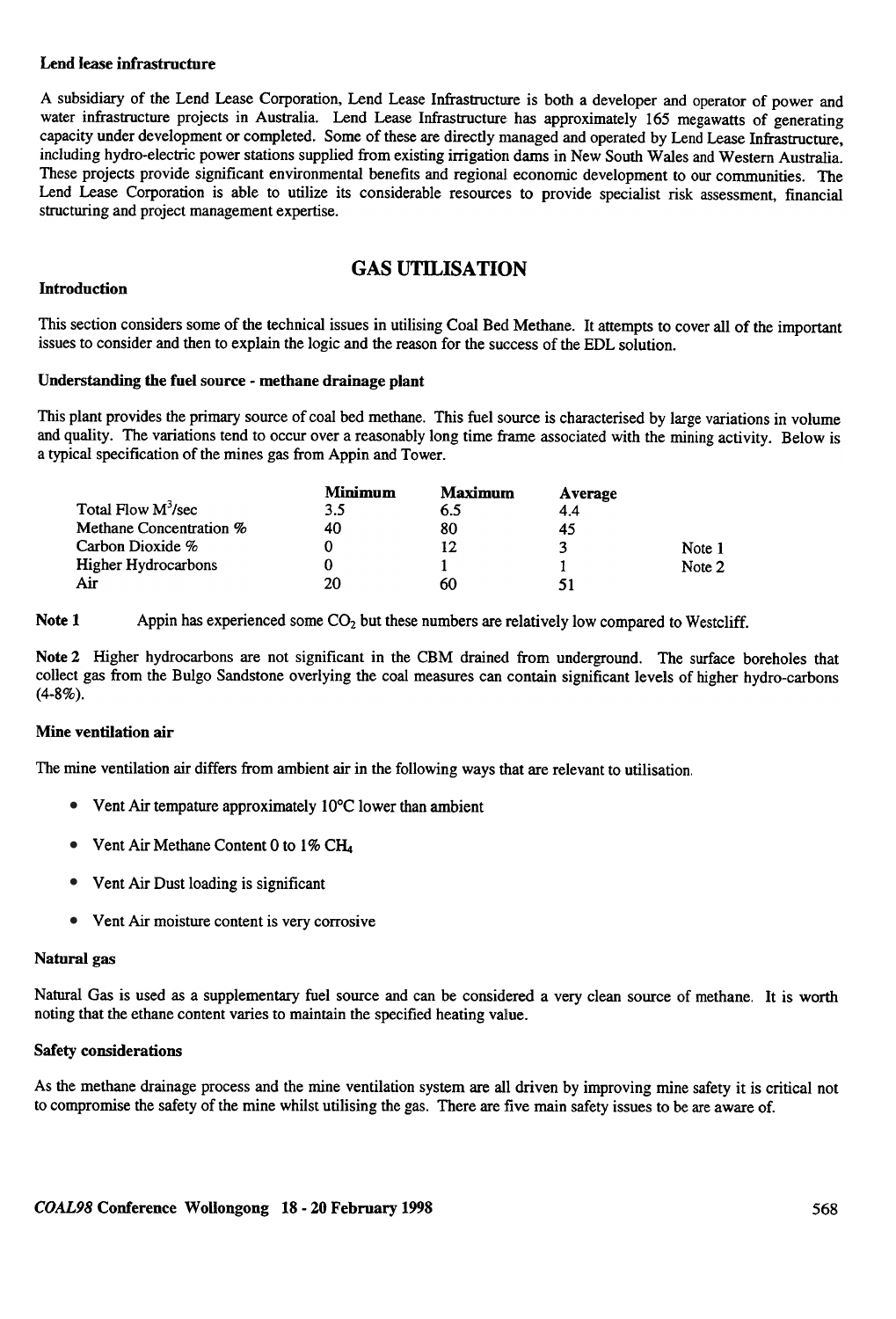#### Flammability limits

The upper flammability limit (UFL) of methane air mixture increases with pressure and temperature as defined below:

| Pressure Variation of UFL |  |  |
|---------------------------|--|--|
|---------------------------|--|--|

 $UFL = 14. + 20.4 log P(atm)$ 

Temperature correction defined as

UFL t°C UFL 25°C  $= 1 + 0.000721$  (t - 25)

The above formula provides a UFL of 37.8% for a pressure of 9 atmospheres and temperature of 200°C.

This factor is very significant in considering utilisation technology. In gas turbine applications it is necessary to compress the fuel for injection into a combustion chamber. The increasing VEL means it is unsafe to compress beyond a reasonable pressure for a known methane concentration. This fact eliminates the aero derivative style gas turbines and some of the very highly efficient industrial gas turbines.

#### Interface with the methane drainage plant

Methane Drainage plants are a very important part of the safety equipment at the mines and are designed to "fail safe" and always provide a path for gas from the mine. This occurs in a plant shutdown or blackout by by-passing gas from the suction side of the plant to atmosphere via a non-return valve. In an operational mode this is achieved by having multiple stacks and "fail open" control valves to ensure a path for the gas.

The interface to the utilisation plant must preserve the by-pass facility for shutdowns and blackouts. It must also collect the gas in such a way that should the utilisation plant stop a path is always available for the methane drainage outlet. This can be achieved with tiered pressure control loops and appropriate valves.

#### Interface with the mine ventilation air

This interface must also be accomplished without compromising the mines safety. The major requirements of this interface are.

- .Never to impact on the ventilation fan performance by adding back pressure.
- $\bullet$  Never to utilise the ventilation air if the CH<sub>4</sub>% is too high or following a ventilation failure.
- .To let the colliery management establish when ventilation is normal and when it is acceptable to utilise ventilation air.

#### Safety devices

All fuel sources must continuously be monitored to ensure they are safely above the UEL or safely below the LEL. These systems are duplicated by the Colliery and the utilisation plant.

As a back-up, flame arresters are installed at appropriate place to prevent propagation of flames. It is essential to have a thorough understanding of flame arresters so that their installation guarantees their performance rather than ensures their inadequacy.

#### Explosion protection

Clearly the processing of coal bed methane establishes many hazardous zone of various levels and the equipment needs to be explosion protected for the relevant zones. In Appin and Towers case the plants have been designed to comply with the Coal Mine Regulations and the Australian Standards as well as the AGL gas codes.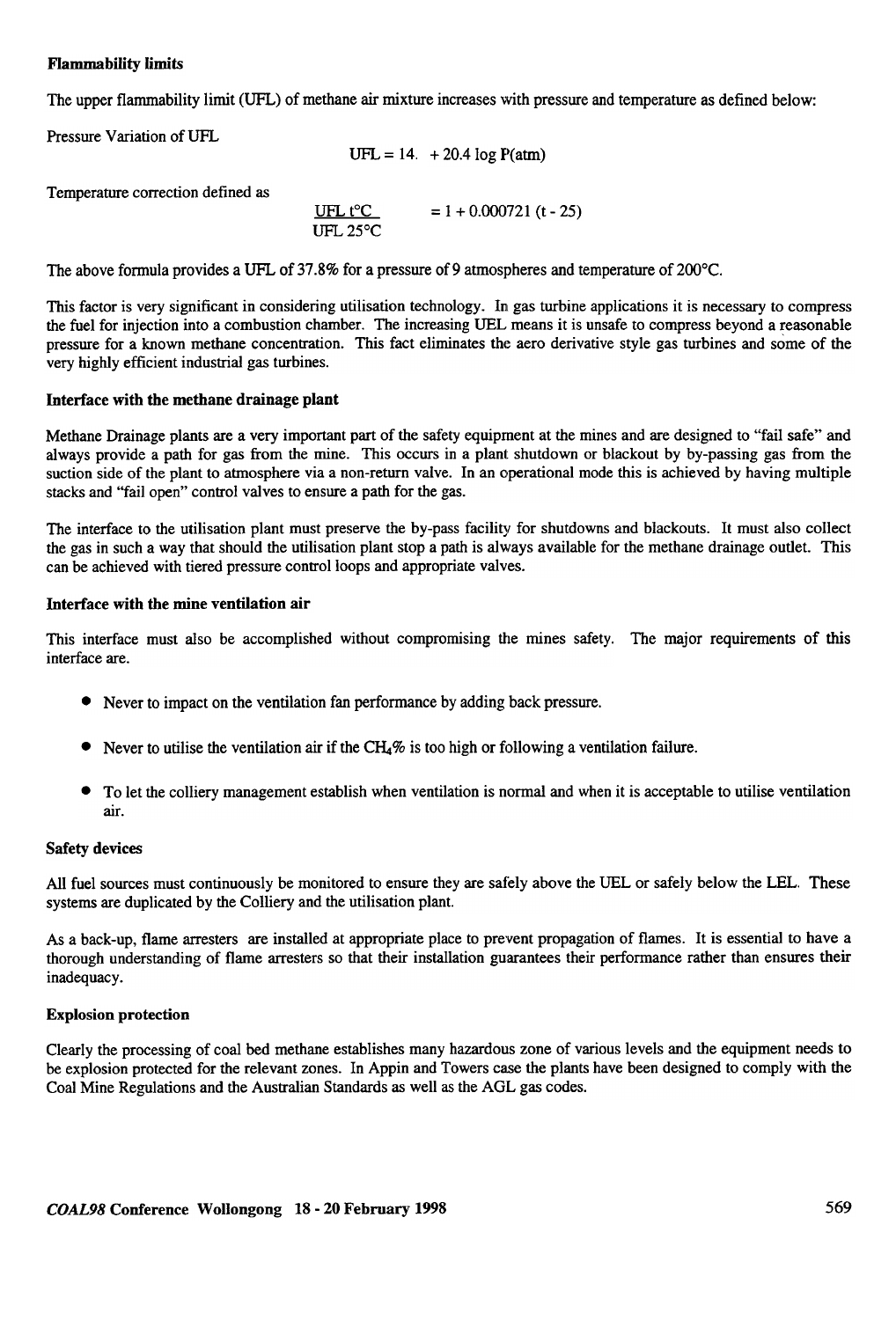#### Gas turbine versus gas engines

In considering which type of equipment to use there are several factors which need to be considered:

#### Ventilation air

Physically it is possible to direct ventilation air into either a gas engine or a gas turbine. In a gas engine the air stream's sole purpose is to mix with the fuel to provide the correct air fuel ratio for the combustion process. In a gas turbine not all of the air from the compressor is used as combustion air. Part of the air is used for cooling and it mixes with the exhaust having by-passed the combustor.

Utilising the ventilation air concerns gas turbine manufacturers for two reasons.

- . The environmental emission problems resulting from the cooling air circuit mixing with the exhaust.
- The particulate and chemical contaminant that could easily attack the exotic metals in the blades.

Currently no manufacturers have operated gas turbines on ventilation air. Energy Developments is planning to trial such technology in 1998.

#### Plant efficiency

Efficiency is normally improved by either increasing temperature or pressure or both.

Thus gas turbines with high efficiencies have higher pressure ratios and as discussed earlier cannot be safely applied to an air-methane mixtures.

The turbines that can be safely used on air-methane mixture have a pressure ratio of 20:1 or less and a typical efficiency of 30-35%. A gas engine can match these efficiencies.

The most important aspect to consider with the efficiency is the part-Ioad efficiency. As the mine gas quantity varies it is not possible to continually provide maximum fuel requirements (unless an undersized plant is installed and surplus gas is vented to atmosphere). The part load efficiency of a gas turbine is quite poor compared to a gas engine and this is significant in the selection process.

#### **Compression**

To inject the fuel into a gas turbine significant expense is required for compression equipment. This adds both to the capital cost ( $\approx$  40%) and the parasitic load of the Power Station. Gas engines if they are low pressure engines require no compression equipment. High pressure gas engines require relatively lovv cost and low pressure compression equipment.

#### Tolerance to fuel variations

This gas engine has greater tolerance to low methane concentration and high carbon dioxide concentrations than does a gas turbine. Typically a gas engine can operate down to a composition of  $35\%$  CH<sub>4</sub> and  $35\%$  CO<sub>2</sub> and a gas turbine would be limited to 50% CH<sub>4</sub> and 20% CO<sub>2</sub>. This can be a very significant consideration as the Westcliff Gas Turbine has not operated for approximately two years due to their high  $CO<sub>2</sub>$  levels.

#### **Maintenance**

There is no doubt there is more maintenance on reciprocating engines than on gas turbines. The maintenance costs are also higher but the maintenance tasks can be scheduled so as not to interfere with revenue production. The maintenance of a gas turbine also involves more skilled trades persons and when it occurs it will involve a significant down time.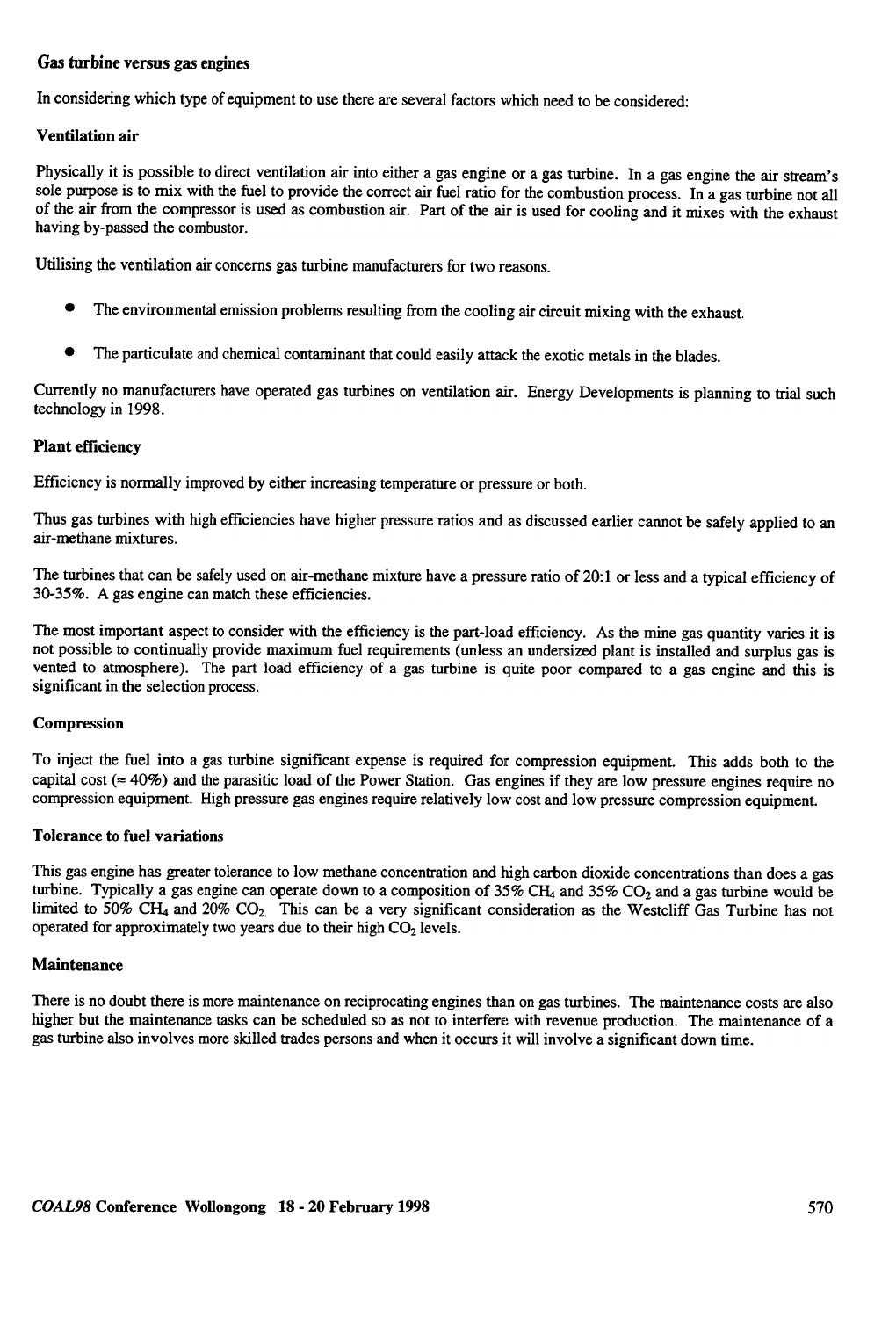#### Flexibility and redundancy

This consideration is more relevant to the number of units and the unit capacity rather than the technology. There is no doubt that the Appin Tower project has significant advantages in design redundancy.

## **ECONOMICS & STATISTICS**

The utilisation of C.B.M is a very essential environmental initiative and should also be economically viable.

The viability of such projects is influenced by the following:

- $\bullet$  Mines Gas Availability
- **•** Electricity Tariff
- Natural Gas Tariff
- Power Plant Efficiency
- Power Plant Availability
- Power Plant Capital Cost
- Power Plant Operating Cost

#### Mines gas availability

Mines Gas Availability is certainly a very critical factor. Ideally the mine should continuously supply the full fuel requirements of any utilisation plant. As the CBM production varies with mining conditions it is necessary to manage the gas availability by selectively collecting gas form boreholes that are not essential to mine safety. Such management produces a fairly uniform supply of gas and importantly gas is not vented to atmosphere. If a mine is not prepared to manage the gas resources then either shortfalls of mines gas will reduce revenue or surplus production will be vented to atmosphere reduce the environmental benefits.

#### Electricity tariff

The recent changes in the electricity industry have provided competition in the industry and resulted in lower electricity prices. The implementation of a competitive bidding process for generators has resulted in very low generation or pool prices. This relatively low price is expected to remain whilst supply comfortably exceeds demand. The current pool price would cover operating and fuel costs but would not service the capital investment. This low price is therefore not sustainable in the long term.

As far as utilisation of C.B.M is concerned it is a particularly difficult time to enter the market unless it is a small project which does no export power. In such cases the avoided cost of not purchasing electricity would improve the economics.

#### Natural gas tariff

The Natural gas tariff is obviously only relevant if Natural Gas is used as a supplementary fuel. The deregulation of the natural gas industry should result in a reduction of natural gas prices.